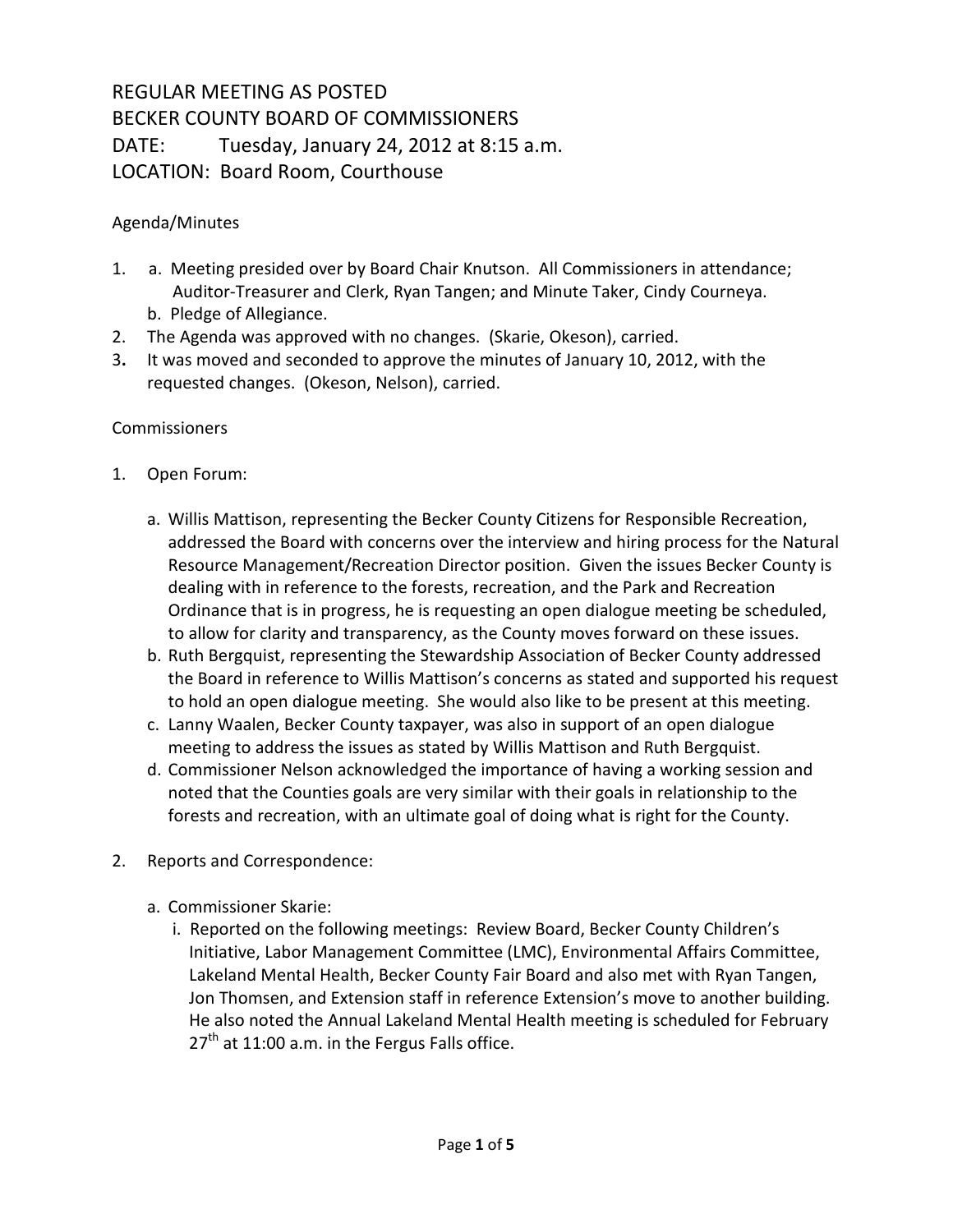- b. Commissioner Okeson:
	- i. Reported on the following meetings: Regional Radio Board, Drug Court Graduation, Economic Development/Housing Authority (EDA), Highway Committee, Detroit Lakes/Becker County Airport Committee, Pelican River Watershed District Advisory Board, and Aquatic Invasive Species (AIS) Summit. He also toured the proposed Extension location at the Workshop Building.
- c. Commissioner Knutson:
	- i. Reported on the following meetings: Recreational Advisory Committee, Sheriff's Committee, Environmental Affairs Committee, Aquatic Invasive Species (AIS) Summit, Northwoods Trail Reapers Snowmobile Club and noted the club's annual dinner is scheduled for April 19, 2012.
	- ii. At the request of Commissioner Knutson, Willis Mattison presented information in reference to a presentation at the Recreation Advisory Committee (RAC) given by Arvan Matheny on the Round Lake Recreation Area Proposal. Mr. Matheny is a grad student in Natural Resource Management at Bemidji State University helping with the proposal. The proposal covers recreation and the citizens of the area. Mr. Matheny introduced a concept for broad based diverse outdoor recreation; a method for Recreational Advisory Committee planning. In two months he will provide a concept or design, and then a project proposal to the Recreation Advisory Committee.
- d. Commissioner Schram:
	- i. Reported on the following meetings: Aquatic Invasive Species (AIS) Summit, West Central Development, Wild Rice Watershed District Advisory Board, Mahube Sub-Committee, Aquatic Invasive Species (AIS) Task Force, and Highway Committee.
- e. Commissioner Nelson:
	- i. Reported on the following meetings: Economic Development/Housing Authority (EDA), and noted that the City of Lake Park held a long-term strategy meeting.
- 3. Appointments:
	- a. It was moved and seconded to re-appoint Dan Aune to the Economic Development Board. (Nelson, Okeson), carried.
- 4. Becker County Township Officer Meeting Dates: Ryan Tangen presented:
	- a. The Becker County Township Officer Meeting dates are scheduled for March 20<sup>th</sup> and October 18<sup>th</sup>. Once Ryan Tangen has received the official notification, he will send out invitations.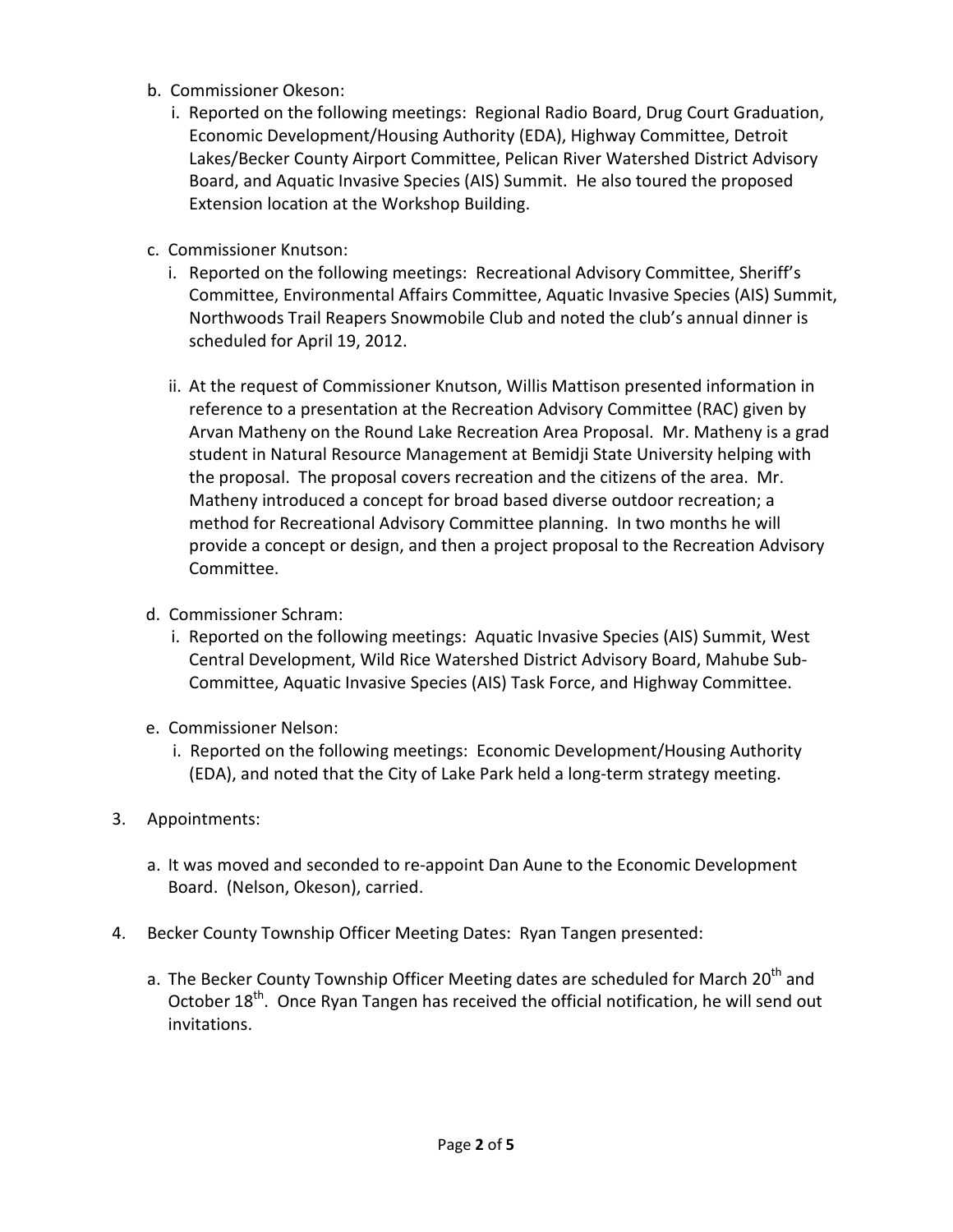Finance Committee Minutes: Auditor-Treasurer, Ryan Tangen presented:

- 1. It was moved and seconded to approve the regular claims, over 90-day claims, and Auditor's Warrants:
	- a. Over 90-Day Claims:
		- i. Best Western in the amount of \$396.00 due to missing invoice.
		- ii. Farmer Brothers Coffee in the amount of \$226.69 due to missing invoice.
	- b. Auditor's Warrants: (Tuesday Bills):
		- i. 01/10/12 in the amount of \$64,176.86
		- ii. 01/17/12 in the amount of \$43,489.43
	- (Okeson, Schram), carried.
- 2. It was recommended to approve when presented the Human Services Claims.
- 3. It was recommended to approve when presented Resolution 01-12-3B, to authorize the hiring of three (3) part-time employees for screening court visitors.
- 4. It was moved and seconded to approve the corrected version of Resolution 01-12-3A, to accept the Legacy Program Grant on behalf of the North Country Scenic Trail, and to authorize, if needed, wording to reference the 40 mile area in said resolution. (Nelson, Skarie), carried.
- 5. It was recommended to approve when presented Resolution 01-12-3D, to authorize the hiring of up to four (4) temporary seasonal employees for the Highway Department.
- 6. It was recommended to approve when presented Resolution 01-12-3C, to authorize the use of the Becker County website to advertise for the 2012 Highway construction bids.
- 7. The Becker County Workshop building will be a possibility for housing Extension, however, the building needs remodeling. The Economic Development Authority (EDA) Board has authorized up to \$14,000 for the project. Jon Thomsen will present later in the meeting.
- 8. Mr. Tangen will present the Cash Comparison and Investment Summaries for November and December at the next regularly scheduled Board of Commissioner's meeting on February 14<sup>th</sup>.
- 9. It was moved and seconded to approve the Synergy Graphics Election Services Agreement. (Okeson, Skarie), carried.
- 10. It was moved and seconded to establish the Surveyor's salary at \$8,900 per year for the remainder of the term ending January 2015. (Schram, Okeson), carried.
- 11. The job descriptions and financial analysis were presented for the Assessor and Environmental positions as separate positions. There will be further discussion at the next board meeting.
- 12. It was moved and seconded to approve the extension of the contract for Legal Services for Child Protection with Stuart Kitzmann, Kitzmann Law Office, to March 31, 2012, with the terms outlined in the original contract. (Schram, Skarie), carried.

Sheriff: Tim Gordon presented:

1. It was moved and seconded to approve Resolution 01-12-3B, to hire three (3) part-time Security Screeners. (Schram, Nelson), carried.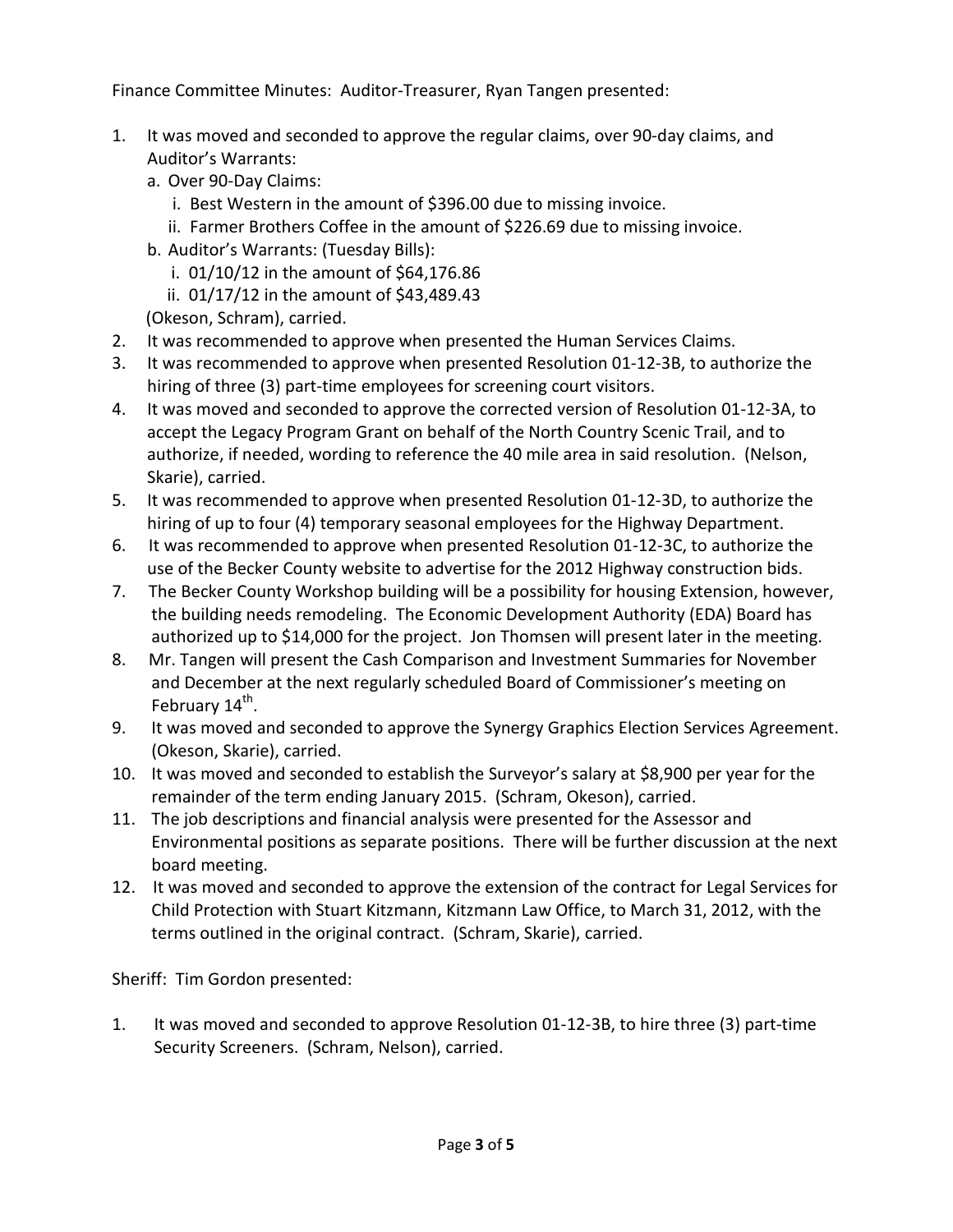Natural Resource Management:

1. Resolution 01-12-3A, to accept the Legacy Program Grant on behalf of the North Country Scenic Trail was presented and approved earlier in the meeting.

Highway: Brad Wentz presented:

- 1. It was moved and seconded to add Lake Park Highway 10 Access Study Grant Application to the agenda. (Nelson, Okeson), carried.
- 2. It was moved and seconded to approve Resolution 01-12-3C, to authorize the County Engineer to advertise as follows: Initial advertisements in the Detroit Lakes Tribune stating the intent to utilize internet advertising and that all highway construction advertising for 2012 will be placed on the official Becker County web page and on the MNDOT site o[f www.dot.state.mn.us/stateaid](http://www.dot.state.mn.us/stateaid) using the EAdvert link. (Schram, Okeson), carried.
- 3. It was moved and seconded to approve Resolution 01-12-3D, to authorize the hiring of up to four (4) temporary seasonal employees for the Highway Department. (Okeson, Schram), carried.
- 4. It was moved and seconded to approve Resolution 01-12-3E, with the requested changes, to support the improvements associated with the Lake Park Highway 10 Access Study, and to act as the project sponsor for a grant application through the Local Road Improvement Program (LRIP) under the Routes of Regional Significance Funds. (Nelson, Skarie), carried.

Human Services: Donna Richgels presented:

- 1. It was moved and seconded to approve the reports for Adult Services, Child and Family, Community Health, Mental/Chemical Dependency (MCD), and Transit. (Nelson, Skarie), carried.
- 2. It was moved and seconded to approve the claims for Human Services, Community Health and Transit. (Nelson, Okeson), carried.
- 3. Donna Richgels presented an overview on Child Protection Services and noted that caseloads are currently high. They are seeing a resurgence of methamphetamine use and also an increase in serving transients from out of state, not just from other counties, and a good amount of time is spent with out of state placements.

Economic Development Authority/Housing Authority (EDA): Jon Thomsen and Ryan Tangen presented:

1. It was moved and seconded to approve moving forward with the relocation of Extension to the County Workshop Office and to accept the spending of up to \$14,000 of EDA Funds. (Nelson, Schram), carried.

Management Team: Ryan Tangen presented:

1. With the re-location of Extension to the Workshop Building, the Motor Vehicle Department will not be re-locating at this time. The Motor Vehicle Department vacancy